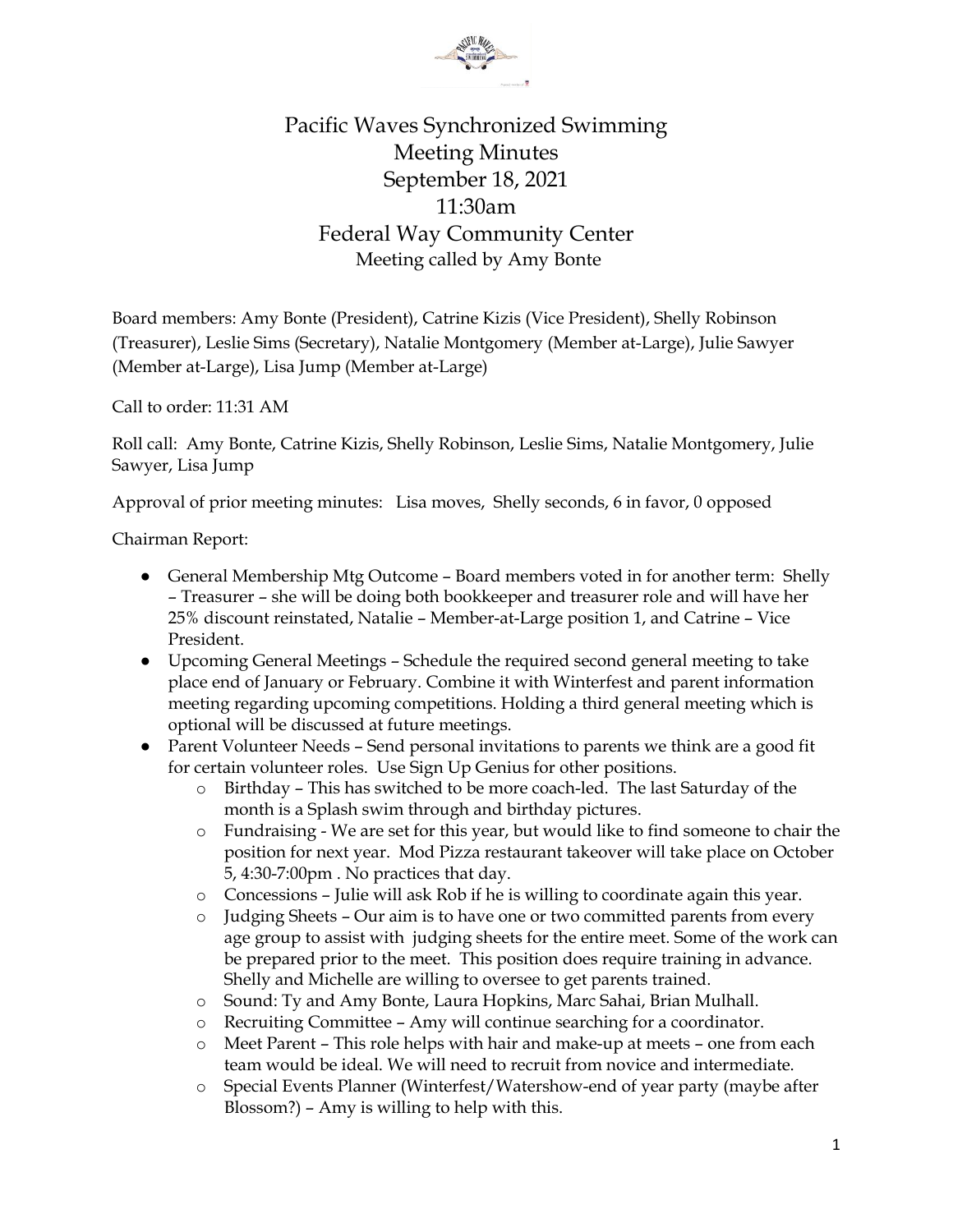

o Awards and Medals – One person needed to organize at meets based on judging sheet results

Coaches Report: (Natalie)

- September Training Practices are going well and attendance is good.
- Event Schedule Update (meets, levels testing, etc.) October 23-24 levels testing for swimmers who need to pass a level to compete with their new team. An additional levels testing event will be held in the spring.
- Pool Availability KCAC is almost ready to open the dive tank. They are no longer limiting the max number of swimmers between the bulk head. Peninsula still has not communicated a start date.
- Coach Openings Leslie will coach the Novice team. Natalie will find assistants (Chloe and Freya) for days she is unable to lead practice.
- Coach Certifications Lindsey will need CCP3. Kate is already CCP3. Natalie will renew automatically when she goes to Convention. Leslie will need CCP1. All coaches are up to date on CPR requirements. SafeSport needs to be refreshed by some. Background checks are complete.
- New Judges Training Possibly offer mini-sessions during practices for parents on what to look for when their child swims synchro. Follow up with offers to help them become certified.
- Barb Nesbitt Clinic She is available in December for \$1800 plus expenses (flights and food). Her focus would be strength training, flexibility and getting more height out of the water. Swimmers will need to be charged to fully cover the cost for this event. Shelly will work with Natalie to estimate if this is a reasonable cost to charge swimmers. After we have an estimate, swimmers will have to commit to make sure we can cover our costs.
- Masters Team Update The Masters Team would like to continue swimming at Marine Hills through the end of September. Saturday morning practice time will continue. In lieu of Masters Nationals this October, the group would like to compete at two local meets – Blossom and one other.

PNA Rep Report: (Natalie)

● Update from Sept Meeting – Convention is all set. West Zone covers up to \$500 of Natalie's cost and PNA picks up the rest for her. PNA pays for our swimmer reps for convention. PNA also sends the club \$300 to cover coach recertifications. All local events for this year are TBD until we can get pools scheduled. Levels testing will be live this year although an assessor may need to be included on Zoom if distance is a concern. A new scoring system is coming soon that will require more judges. Natalie will learn more at convention. Jocelyn will continue to oversee new judges for PNA.

Committee/Representative reports:

- Treasurer's report: (Shelly)
	- o Balances
		- Coach's Checking: \$199.25